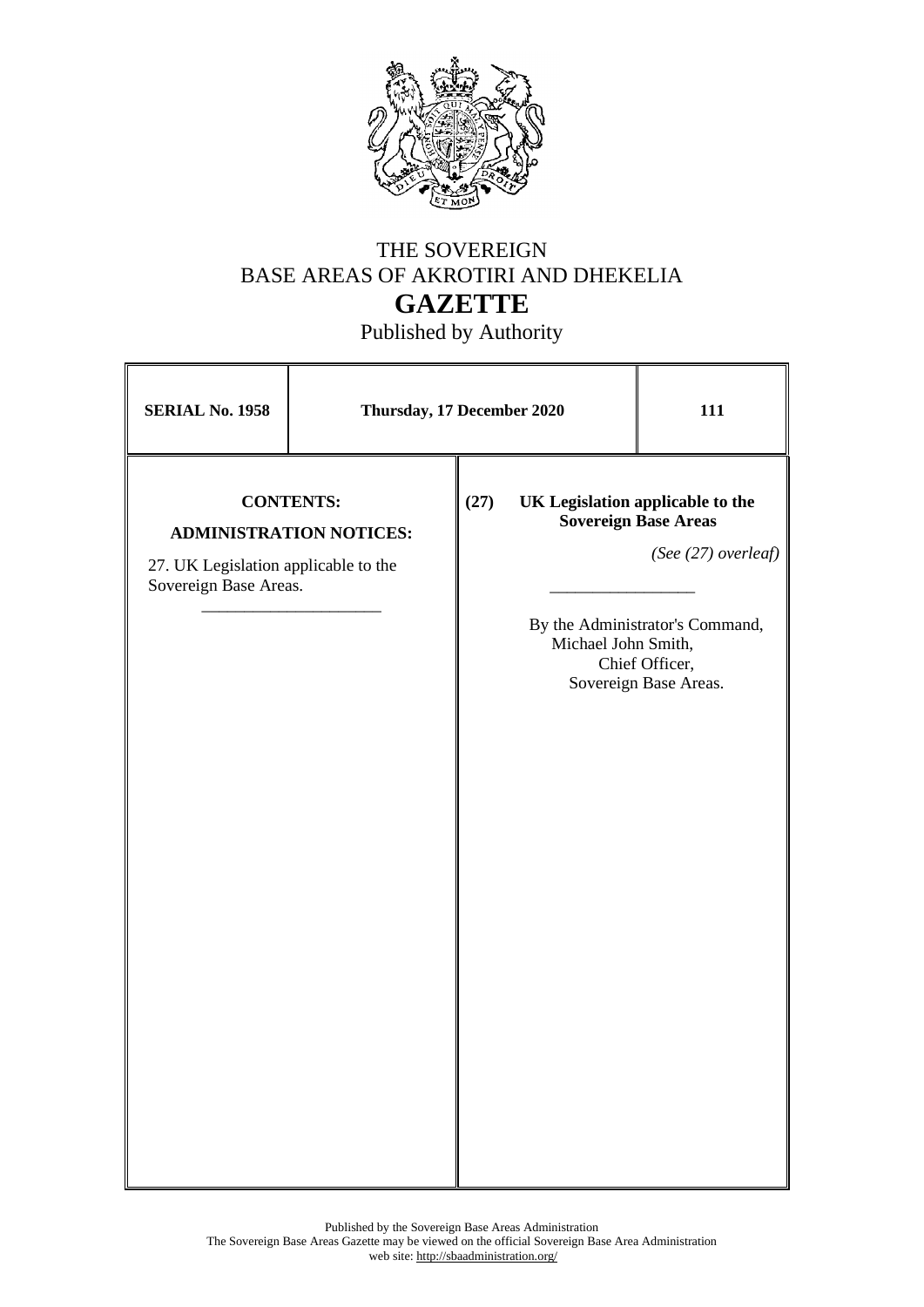[The Iraq \(Sanctions\) \(Overseas Territories\) Order 2020](https://www.legislation.gov.uk/uksi/2020/1260/made/data.pdf)

The Iraq (Sanctions) (Overseas Territories) Order 2020 and comes into force on IP completion day (Schedule 1 to the Interpretation Act 1978 (c. 30) provides that "IP completion day" has the same meaning as in the European Union (Withdrawal Agreement) Act 2020 (c. 1) (see section 39(1) to (5) of that Act).

This Order extends with modifications the Iraq (Sanctions) (EU Exit) Regulations 2020 (S.I. 2020/707) ("the Iraq Regulations") as amended from time to time to all British overseas territories except Bermuda and Gibraltar (which implement sanctions under their own legislative arrangements).

A copy of the Order is available on the Administration website

[http://sbaadministration.org](http://sbaadministration.org/)

at the [www.legislation.gov.uk](http://www.legislation.gov.uk/) website

and at<https://www.legislation.gov.uk/uksi/2020/1260/made/data.pdf>

**\_\_\_\_\_\_\_\_\_\_\_\_\_\_\_\_\_\_\_\_\_\_\_\_\_\_\_\_** 

[The Venezuela \(Sanctions\) \(Overseas Territories\) Order 2020](https://www.legislation.gov.uk/uksi/2020/1262/made/data.pdf)

The Venezuela (Sanctions) (Overseas Territories) Order 2020 and comes into force immediately after both the Sanctions (EU Exit) (Miscellaneous Amendments) (No. 2) Regulations 2020 and the Sanctions (EU Exit) (Miscellaneous Amendments) (No. 4) Regulations 2020 have come into force in the United Kingdom.

This Order extends with modifications the Venezuela (Sanctions) (EU Exit) Regulations 2019 (S.I. 2019/135) ("the Venezuela Regulations") as amended from time to time to all British overseas territories except Bermuda and Gibraltar (which implement sanctions under their own legislative arrangements).

> A copy of the Order is available on the Administration website [http://sbaadministration.org](http://sbaadministration.org/) at the [www.legislation.gov.uk](http://www.legislation.gov.uk/) website and at<https://www.legislation.gov.uk/uksi/2020/1262/made/data.pdf>

**\_\_\_\_\_\_\_\_\_\_\_\_\_\_\_\_\_\_\_\_\_\_\_\_\_\_\_\_** 

[The Burundi \(Sanctions\) \(Overseas Territories\) Order 2020](https://www.legislation.gov.uk/uksi/2020/1263/made/data.pdf)

This Order extends with modifications the Burundi (Sanctions) (EU Exit) Regulations 2019 (S.I. 2019/1142) ("the Burundi Sanctions Regulations") as amended from time to time to all British overseas territories except Bermuda and Gibraltar (which implement sanctions under their own legislative arrangements).

> A copy of the Order is available on the Administration website [http://sbaadministration.org](http://sbaadministration.org/)

at the [www.legislation.gov.uk](http://www.legislation.gov.uk/) website

and at<https://www.legislation.gov.uk/uksi/2020/1263/made/data.pdf>

**\_\_\_\_\_\_\_\_\_\_\_\_\_\_\_\_\_\_\_\_\_\_\_\_\_\_\_\_** 

The Burundi (Sanctions) (Overseas Territories) Order 2020 and comes into force immediately after both the Sanctions (EU Exit) (Miscellaneous Amendments) (No. 2) Regulations 2020(2) and the Sanctions (EU Exit) (Miscellaneous Amendments) (No. 4) Regulations 2020(3) have come into force in the United Kingdom.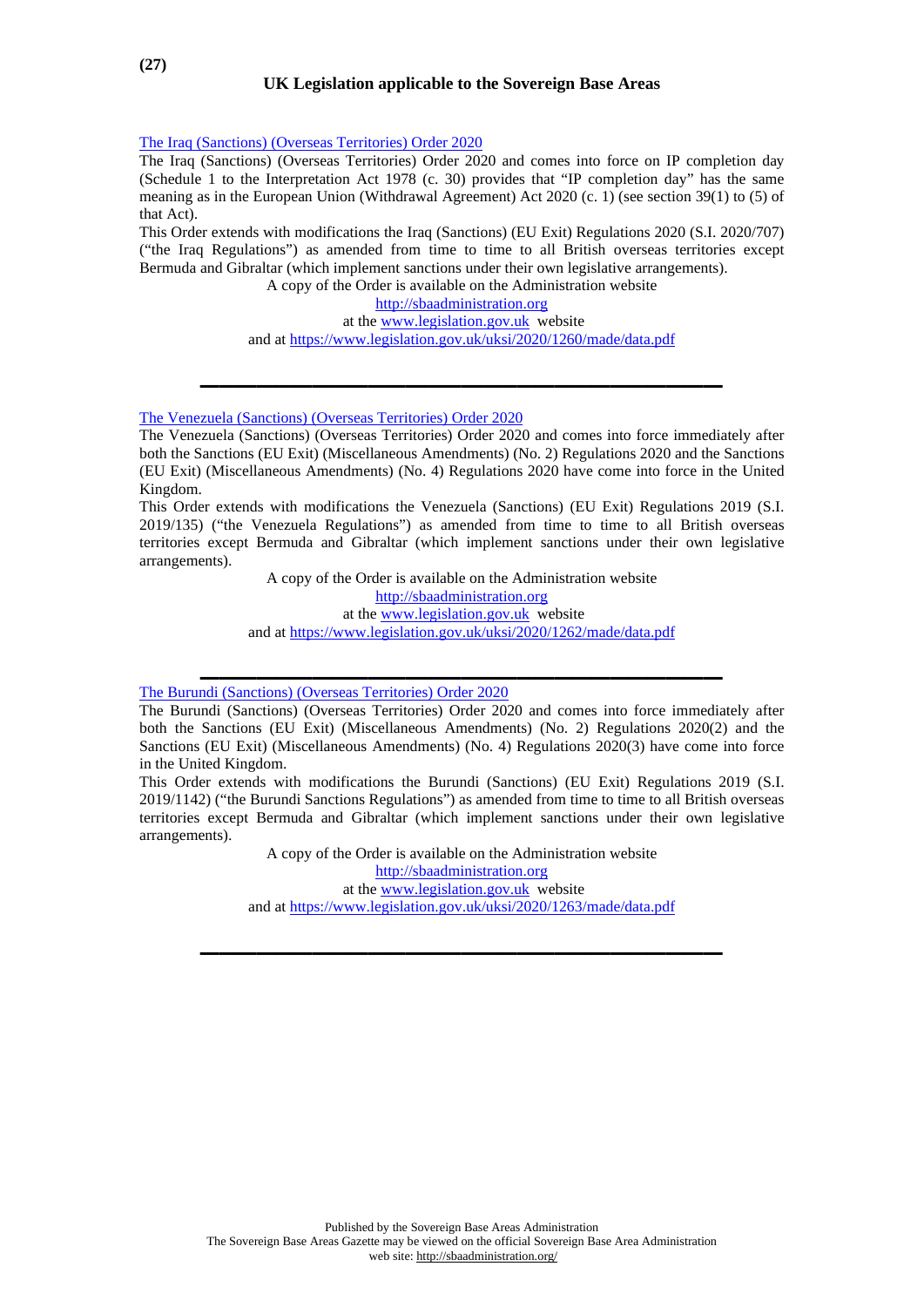[The Burma \(Sanctions\) \(Overseas Territories\) Order 2020](https://www.legislation.gov.uk/uksi/2020/1264/made/data.pdf)

The Burma (Sanctions) (Overseas Territories) Order 2020 and comes into force immediately after both the Sanctions (EU Exit) (Miscellaneous Amendments)(No. 2) Regulations 2020 and the Sanctions (EU Exit) (Miscellaneous Amendments) (No. 4) Regulations 2020 have come into force in the United Kingdom.

This Order extends with modifications the Burma (Sanctions) (EU Exit) Regulations 2019 (S.I.2019/136) ("the Burma Regulations") as amended from time to time to all British overseas territories except Bermuda and Gibraltar (which implement sanctions under their own legislative arrangements).

> A copy of the Order is available on the Administration website [http://sbaadministration.org](http://sbaadministration.org/) at the [www.legislation.gov.uk](http://www.legislation.gov.uk/) website and at<https://www.legislation.gov.uk/uksi/2020/1264/made/data.pdf>

**\_\_\_\_\_\_\_\_\_\_\_\_\_\_\_\_\_\_\_\_\_\_\_\_\_\_\_\_** 

## [The Guinea \(Sanctions\) \(Overseas Territories\) Order 2020](https://www.legislation.gov.uk/uksi/2020/1266/made/data.pdf)

The Guinea (Sanctions) (Overseas Territories) Order 2020 and comes into force immediately after both the Sanctions (EU Exit) (Miscellaneous Amendments) (No. 2) Regulations 2020(2) and the Sanctions (EU Exit) (Miscellaneous Amendments) (No. 4) Regulations 2020(3) have come into force in the United Kingdom.

This Order extends with modifications the Guinea (Sanctions) (EU Exit) Regulations 2019 (S.I. 2019/1145) ("the Guinea Sanctions Regulations") as amended from time to time to all British overseas territories except Bermuda and Gibraltar (which implement sanctions under their own legislative arrangements).

> A copy of the Order is available on the Administration website [http://sbaadministration.org](http://sbaadministration.org/) at the [www.legislation.gov.uk](http://www.legislation.gov.uk/) website and at<https://www.legislation.gov.uk/uksi/2020/1266/made/data.pdf>

**\_\_\_\_\_\_\_\_\_\_\_\_\_\_\_\_\_\_\_\_\_\_\_\_\_\_\_\_** 

[The Chemical Weapons \(Sanctions\) \(Overseas Territories\) Order 2020](https://www.legislation.gov.uk/uksi/2020/1267/made/data.pdf)

The Chemical Weapons (Sanctions) (Overseas Territories) Order 2020 and comes into force immediately after both the Sanctions (EU Exit) (Miscellaneous Amendments) (No. 2) Regulations 2020(2) and the Sanctions (EU Exit) (Miscellaneous Amendments) (No. 4) Regulations 2020(3) have come into force in the United Kingdom.

This Order extends with modifications the Chemical Weapons (Sanctions) (EU Exit) Regulations 2019 (S.I. 2019/618) ("the Regulations") as amended from time to time to all British overseas territories except Bermuda and Gibraltar (which implement sanctions under their own legislative arrangements). A copy of the Order is available on the Administration website

[http://sbaadministration.org](http://sbaadministration.org/) at the [www.legislation.gov.uk](http://www.legislation.gov.uk/) website and at<https://www.legislation.gov.uk/uksi/2020/1267/made/data.pdf>

**\_\_\_\_\_\_\_\_\_\_\_\_\_\_\_\_\_\_\_\_\_\_\_\_\_\_\_** 

[The Bosnia and Herzegovina \(Sanctions\) \(Overseas Territories\) Order 2020](https://www.legislation.gov.uk/uksi/2020/1268/made/data.pdf)

The Bosnia and Herzegovina (Sanctions) (Overseas Territories) Order 2020 and comes into force immediately after the Sanctions (EU Exit) (Miscellaneous Amendments) (No. 4) Regulations 2020 have come into force in the United Kingdom.

This Order extends with modifications the Bosnia and Herzegovina (Sanctions) (EU Exit) Regulations 2020 (S.I. 2020/608) ("the Regulations") as amended from time to time to all British overseas territories except Bermuda and Gibraltar (which implement sanctions under their own legislative arrangements).

> A copy of the Order is available on the Administration website [http://sbaadministration.org](http://sbaadministration.org/) at the [www.legislation.gov.uk](http://www.legislation.gov.uk/) website and at<https://www.legislation.gov.uk/uksi/2020/1268/made/data.pdf>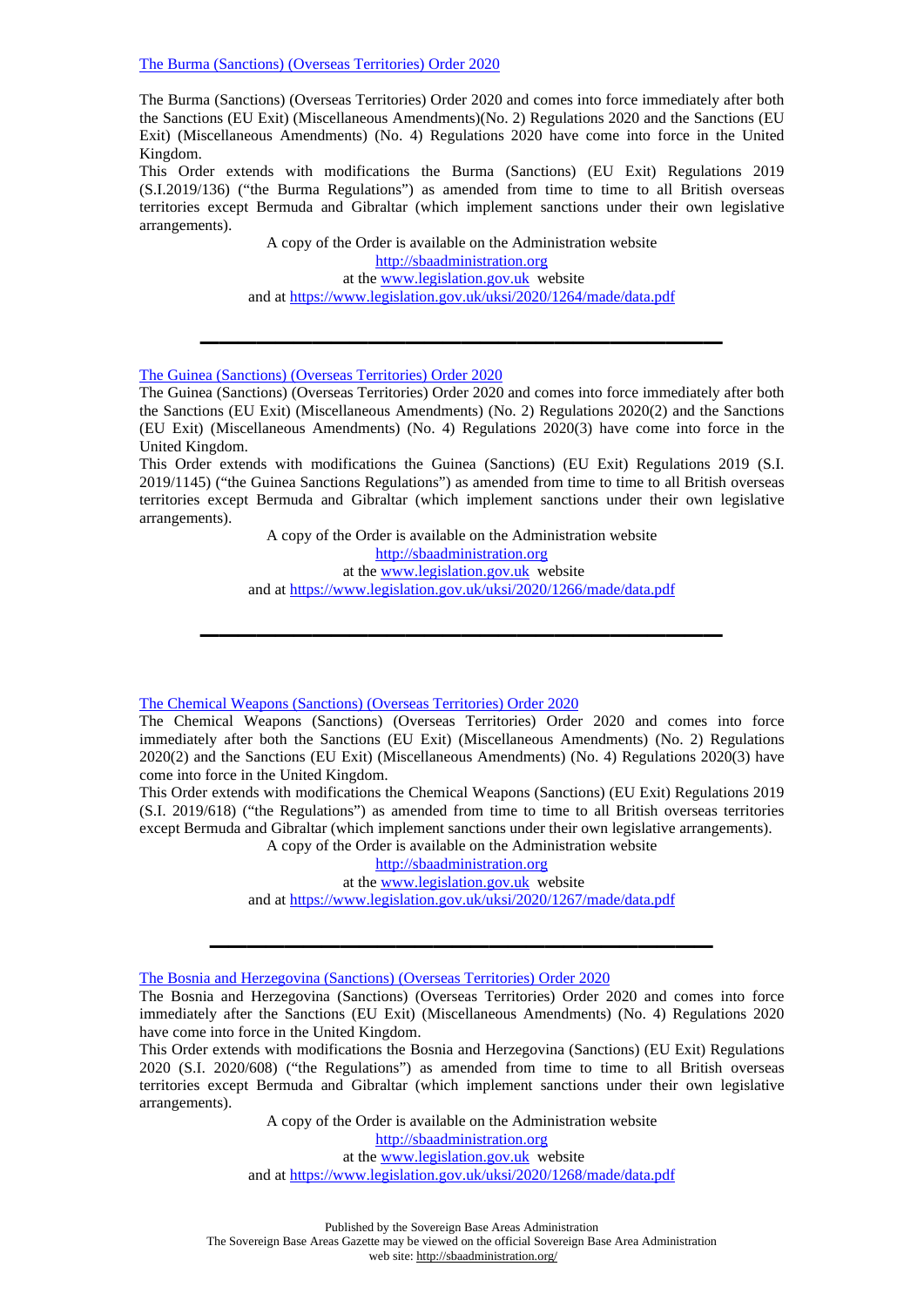[The Nicaragua \(Sanctions\) \(Overseas Territories\) \(No. 2\) Order 2020](https://www.legislation.gov.uk/uksi/2020/1269/made/data.pdf)

The Nicaragua (Sanctions) (Overseas Territories) (No. 2) Order 2020 and comes into force immediately after the Sanctions (EU Exit) (Miscellaneous Amendments) (No. 4) Regulations 2020 have come into force in the United Kingdom.

**\_\_\_\_\_\_\_\_\_\_\_\_\_\_\_\_\_\_\_\_\_\_\_\_\_\_\_\_** 

This Order extends with modifications the Nicaragua (Sanctions) (EU Exit) Regulations 2020 (S.I. 2020/610) ("the Regulations") as amended from time to time to all British overseas territories except Bermuda and Gibraltar (which implement sanctions under their own legislative arrangements).

A copy of the Order is available on the Administration website

[http://sbaadministration.org](http://sbaadministration.org/)

 at the [www.legislation.gov.uk](http://www.legislation.gov.uk/) website and at<https://www.legislation.gov.uk/uksi/2020/1269/made/data.pdf>

**\_\_\_\_\_\_\_\_\_\_\_\_\_\_\_\_\_\_\_\_\_\_\_\_\_\_\_\_** 

[The Cyber \(Sanctions\) \(Overseas Territories\) \(No. 2\) Order 2020](https://www.legislation.gov.uk/uksi/2020/1270/made/data.pdf)

The Cyber (Sanctions) (Overseas Territories) (No. 2) Order 2020 and comes into force immediately after the Sanctions (EU Exit) (Miscellaneous Amendments) (No. 4) Regulations 2020(2) have come into force in the United Kingdom.

This Order extends with modifications the Cyber (Sanctions) (EU Exit) Regulations 2020 (S.I. 2020/597) ("the Cyber Sanctions Regulations") as amended from time to time to all British overseas territories except Bermuda and Gibraltar (which implement sanctions under their own legislative arrangements).

> A copy of the Order is available on the Administration website [http://sbaadministration.org](http://sbaadministration.org/) at the [www.legislation.gov.uk](http://www.legislation.gov.uk/) website and at<https://www.legislation.gov.uk/uksi/2020/1270/made/data.pdf>

**\_\_\_\_\_\_\_\_\_\_\_\_\_\_\_\_\_\_\_\_\_\_\_\_\_\_\_\_** 

[The Republic of Belarus \(Sanctions\) \(Overseas Territories\) Order 2020](https://www.legislation.gov.uk/uksi/2020/1271/made/data.pdf)

The Republic of Belarus (Sanctions) (Overseas Territories) Order 2020 and comes into force immediately after both the Sanctions (EU Exit) (Miscellaneous Amendments) (No. 2) Regulations 2020 and the Sanctions (EU Exit) (Miscellaneous Amendments) (No. 4) Regulations 2020 have come into force in the United Kingdom.

This Order extends with modifications the Republic of Belarus (Sanctions) (EU Exit) Regulations 2019 (S.I. 2019/600) ("the Belarus Regulations") as amended from time to time to all British overseas territories except Bermuda and Gibraltar (which implement sanctions under their own legislative arrangements).

> A copy of the Order is available on the Administration website [http://sbaadministration.org](http://sbaadministration.org/) at the [www.legislation.gov.uk](http://www.legislation.gov.uk/) website

and at<https://www.legislation.gov.uk/uksi/2020/1271/made/data.pdf>

**\_\_\_\_\_\_\_\_\_\_\_\_\_\_\_\_\_\_\_\_\_\_\_\_\_\_\_\_** 

[The Zimbabwe \(Sanctions\) \(Overseas Territories\) Order 2020](https://www.legislation.gov.uk/uksi/2020/1272/made/data.pdf)

A copy of the Order is available on the Administration website [http://sbaadministration.org](http://sbaadministration.org/) at the [www.legislation.gov.uk](http://www.legislation.gov.uk/) website and at<https://www.legislation.gov.uk/uksi/2020/1272/made/data.pdf>

The Zimbabwe (Sanctions) (Overseas Territories) Order 2020 and comes into force immediately after both the Sanctions (EU Exit) (Miscellaneous Amendments) (No. 2) Regulations 2020(2) and the Sanctions (EU Exit) (Miscellaneous Amendments) (No. 4) Regulations 2020(3) have come into force in the United Kingdom.

This Order extends with modifications the Zimbabwe (Sanctions) (EU Exit) Regulations 2019 (S.I. 2019/604) ("the Zimbabwe Regulations") as amended from time to time to all British overseas territories except Bermuda and Gibraltar (which implement sanctions under their own legislative arrangements).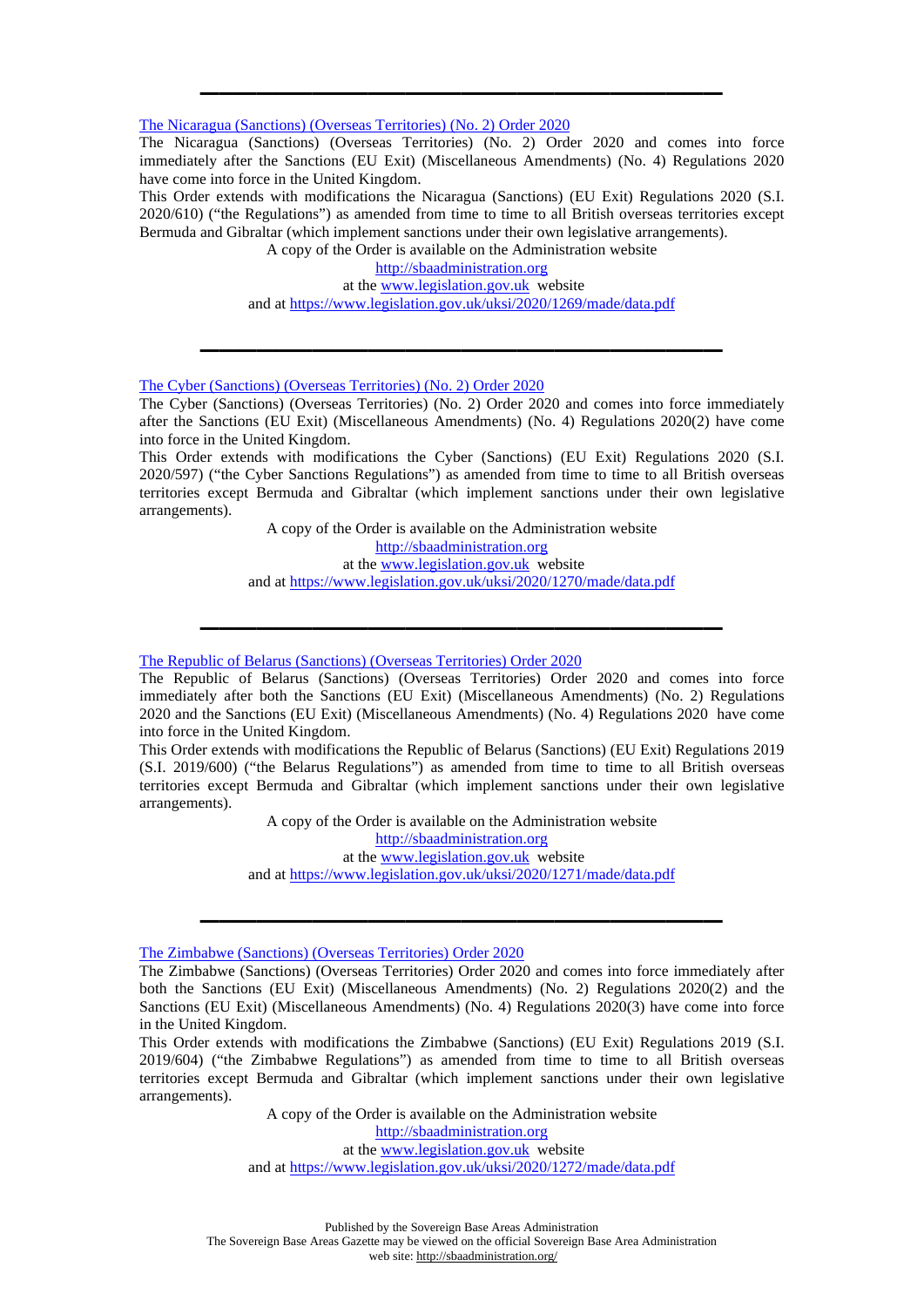## [The Democratic Republic of the Congo \(Sanctions\) \(Overseas Territories\) Order 2020](https://www.legislation.gov.uk/uksi/2020/1281/made/data.pdf)

The Democratic Republic of the Congo (Sanctions) (Overseas Territories) Order 2020 and comes into force immediately after both the Sanctions (EU Exit) (Miscellaneous Amendments) Regulations 2020(4) and the Sanctions (EU Exit) (Miscellaneous Amendments) (No. 3) Regulations 2020(5) have come into force in the United Kingdom.

**\_\_\_\_\_\_\_\_\_\_\_\_\_\_\_\_\_\_\_\_\_\_\_\_\_\_\_\_** 

This Order extends with modifications the Democratic Republic of the Congo (Sanctions) (EU Exit) Regulations 2019 (S.I. 2019/433) ("the DRC Regulations") as amended from time to time to all British overseas territories except Bermuda and Gibraltar (which implement sanctions under their own legislative arrangements). It also implements in those territories the travel ban in respect of UN designated persons required by paragraph 9 of resolution 1807 (2008) adopted by the Security Council on 31 March 2008 (which in the United Kingdom is implemented by way of the Immigration Act 1971 (c.77) rather than the DRC Regulations).

> A copy of the Order is available on the Administration website [http://sbaadministration.org](http://sbaadministration.org/) at the [www.legislation.gov.uk](http://www.legislation.gov.uk/) website and at<https://www.legislation.gov.uk/uksi/2020/1281/made/data.pdf>

**\_\_\_\_\_\_\_\_\_\_\_\_\_\_\_\_\_\_\_\_\_\_\_\_\_\_\_\_** 

[The Lebanon \(Sanctions\) \(Assassination of Rafiq Hariri and others\) \(Overseas Territories\) Order 2020](https://www.legislation.gov.uk/uksi/2020/1282/made/data.pdf)

The Lebanon (Sanctions) (Assassination of Rafiq Hariri and others) (Overseas Territories) Order 2020 and comes into force immediately after the Sanctions (EU Exit) (Miscellaneous Amendments) (No. 3) Regulations 2020(4) have come into force in the United Kingdom.

This Order extends with modifications the Lebanon (Sanctions) (Assassination of Rafiq Hariri and others) (EU Exit) Regulations 2020 (S.I. 2020/617) ("the Regulations") as amended from time to time to all British overseas territories except Bermuda and Gibraltar (which implement sanctions under their own legislative arrangements). It also implements in those territories the travel ban in respect of named persons required by paragraph 3(a) of resolution 1636 (2005) ("resolution 1636") adopted by the Security Council on 31 October 2005 (which in the United Kingdom is implemented by way of the Immigration Act 1971 (c.77) rather than the Regulations).

A copy of the Order is available on the Administration website

[http://sbaadministration.org](http://sbaadministration.org/) at the [www.legislation.gov.uk](http://www.legislation.gov.uk/) website

and at<https://www.legislation.gov.uk/uksi/2020/1282/made/data.pdf>

**\_\_\_\_\_\_\_\_\_\_\_\_\_\_\_\_\_\_\_\_\_\_\_\_\_\_\_\_** 

[The Afghanistan \(Sanctions\) \(Overseas Territories\) Order 2020](https://www.legislation.gov.uk/uksi/2020/1284/made/data.pdf)

The Afghanistan (Sanctions) (Overseas Territories) Order 2020 and comes into force on IP completion day. Schedule 1 to the Interpretation Act 1978 (c. 30) provides that "IP completion day" has the same meaning as in the European Union (Withdrawal Agreement) Act 2020 (c. 1) (see section 39(1) to (5) of that Act).

This Order extends with modifications the Afghanistan (Sanctions) (EU Exit) Regulations 2020 (S.I. 2020/948) ("the Afghanistan Regulations") as amended from time to time to all British overseas territories except Bermuda and Gibraltar (which implement sanctions under their own legislative arrangements). It also implements in those territories the travel ban in respect of UN designated persons required by paragraph 1(b) of resolution 2255 (2015) adopted by the Security Council on 21st December 2015 (which in the United Kingdom is implemented by way of the Immigration Act 1971 (c.77) rather than the Afghanistan Regulations).

> A copy of the Order is available on the Administration website [http://sbaadministration.org](http://sbaadministration.org/) at the [www.legislation.gov.uk](http://www.legislation.gov.uk/) website and at<https://www.legislation.gov.uk/uksi/2020/1284/made/data.pdf>

**\_\_\_\_\_\_\_\_\_\_\_\_\_\_\_\_\_\_\_\_\_\_\_\_\_\_\_\_**